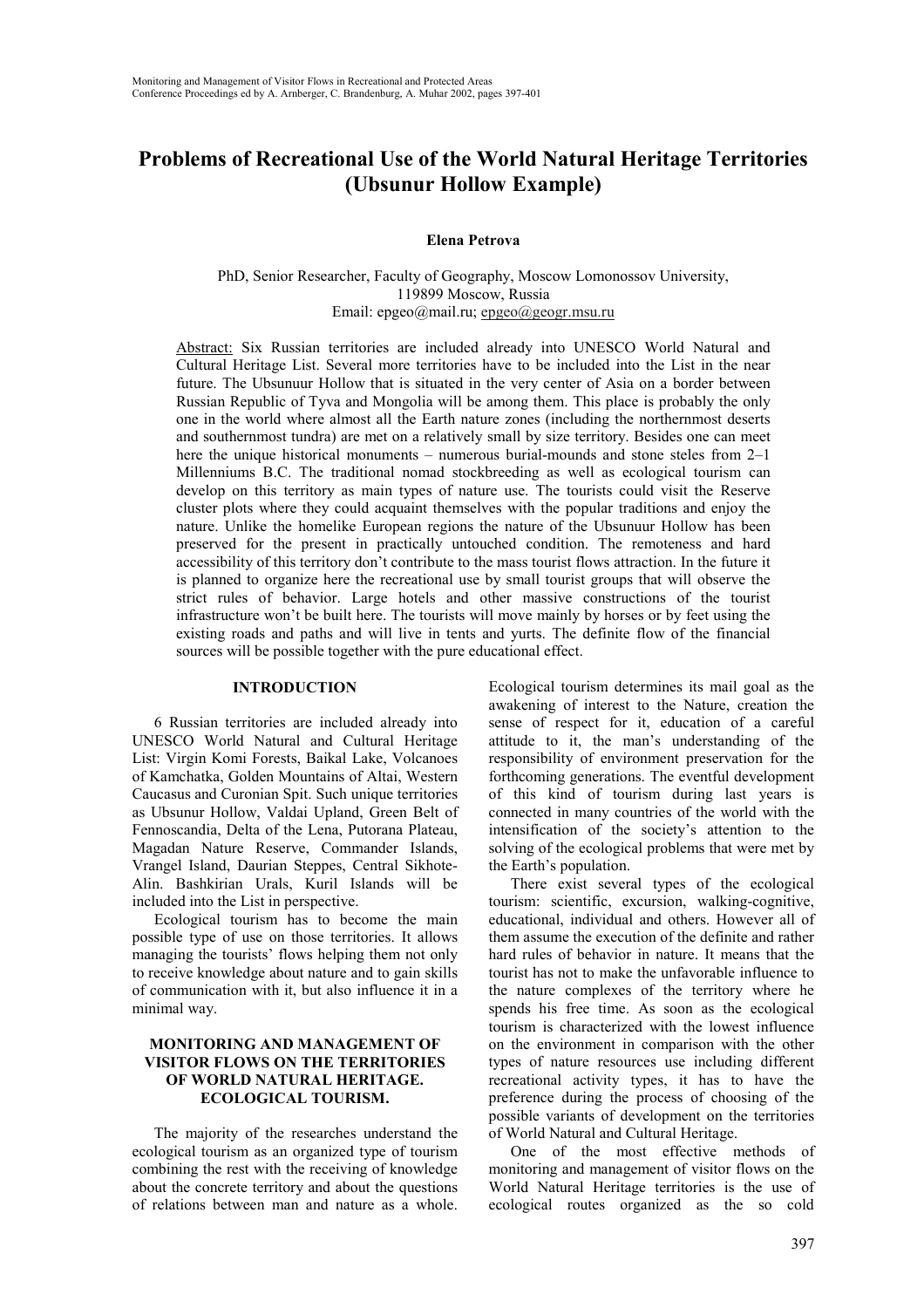Educational Nature Paths. This comprehension appeared at first in the beginning of the XX Century in the USA. The first Educational Nature Path had been opened in 1922 as a pedestrian path via the Appalachian ridge thanks to the forester Benton MacKey's proposal. It was named by him «the Reserve for the Pedestrians» and became very popular rather soon. Later on such paths appeared also in other regions of the USA and in many other countries of the world (V.P.Chizhova, E.G.Petrova, A.V.Rybakov, 1985).

The pedestrian path created in Crimea in 1916 in 7 Km from Sudak city could be counted as a first path of this type in Russia. It received a name of "Golitsynskaya" because its construction had been done due to the instructions of the Prince L.S.Golitsyn. However that path had been created mainly for the admiring of the natural objects and for active leisure and is closer by its character to the tourist paths than to the educational ones (V.P.Chizhova and others, 1989). The natural paths received their real wide spread in Russia only beginning from the 1970s. The Staff members as well as the students of the Faculty of Geography of the Moscow State Lomonossov University also took an active part in their construction.

The Educational Nature Paths are in reality the special tourist routes. From one side they allow to show the visitors the nature of the particular territory in all its beauty and peculiarity, to acquaint them with the local nature sights and to give them the necessary ecological knowledge. From the other side they are constructed in such a way that the most vulnerable parts could be protected from the undesirable invasion. That's why the Educational Paths answer to the ecological tourism goals in the whole sense. It is very important to include into such paths the most typical for the region and the most interesting and informative objects during a process of choosing. At the same time the path has to go round, for example, the habitat places of the rare animals, the nesting places of birds with the purpose of not trouble them. The information about the path and about the represented objects on it could be placed either on special information billboards placed directly on the path or in booklets. The detail path plan with all the points-stops as well as the necessary explanations are placed in the booklets The tourists receive such a booklet and walk by path independently or accompanied by the instructor.

According to the different ecological tourism types the Educational Paths with different functions and level of complexity (for specialists, students, pupils, parents with children, pensioners and so on) could be created. The whole chain of such paths' use on a concrete World Natural Heritage territory helps to regulate the recreational load on it. The visitors' monitoring is conducted by their registration on entrance or in the starting point of the path. Simultaneously not only the visitors' number but also their arrival purpose and choosing

category of the route are fixed. In a case of reaching of the maximum possible load on any of the paths the visitors are offered to use another route or they are stopped in the starting point. In necessity the recreational capacity could be raised with the help of the Educational Paths. It could be reached by the improving of the paths, by growing of duration and extension of the routes and by the widening of the paths network.

### **UBSUNUR HOLLOW EXAMPLE**

Ubsunur Hollow is situated in the very center of Asia on a border between Tyva Republic and Mongolia (between 48-50 degrees North Latitude and 91-99 degrees East Longitude) (Figure 1). It is probably the only one place in the world where almost all the Earth natural zones are met on a relatively small territory (the extension of the hollow from North to South is just about 160 km, from West to East – 600 km). The hollow bottom (1000 м above the sea level) is occupied by sand and clay deserts. They are changed by sandy and dry steppes. Higher by the mountain slopes they change into forest steppes and on the heights of 1500-2300 m – to the forest belt. The different types of forests are presented in it: on the North slopes there are mixed forests, in the river valleys – larch, spruce, poplar forests, in other places – cedar forests. In the high mountain belt the mountain tundra predominate. The meadow vegetation develops in the places where snow is collecting and the ground waters are coming out. And at last higher in the mountains one can observe snows and glaciers.

Such a landscape diversity appearance is obliged to the unique geographical position of the hollow. From all sides it is surrounded by mountains: from the North – by the East and West Tannu-Ola ridges and by Sangilen Plateau; from the South – by Bulan-Nuru and Khan-Khukhey ridges; from the West – by Tsagan-Shibetu ridge and by Turgen-Ula Massif (Mongolian Altai); and at last from the East the hollow is closed by the watershed with the Delger-Muren river valley. The role of the "inner sea» that receives all the waters from the mountains is played by the salty lake of Ubsunur, that gave its name to the whole hollow. The closed character of the hollow stipulates its microclimate: the warmth and humidity are spread unevenly. The bottom is warming by the sun larger than slopes and summits of the surrounding mountains. At the same time they receive the larger precipitation amount.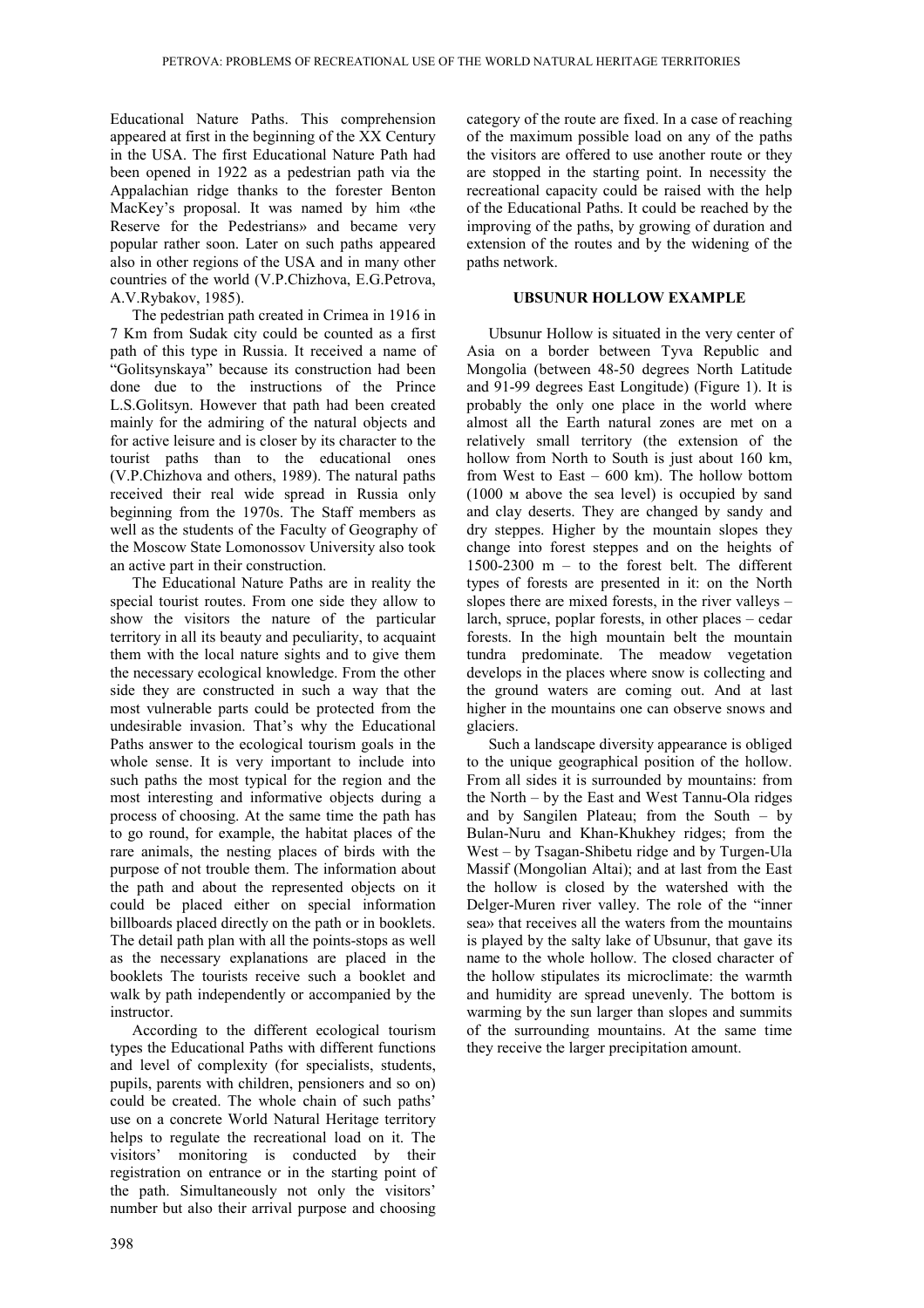

*Figure 1. Study area: Ubsunur Nature Reserve. Cluster Plots: 1. Mongoon-Taiga; 2. Ubsunur; 3. Oruku-Shinaa; 4. Aryskannyg; 5. Yamaalyg; 6. Ular; 7. Tsuger Els (S.Mikhailov & E.Petrovskaia / Greenpeace Russia).*

Except the natural originality the Ubsunur Hollow is a monument of the historical and cultural heritage. People started to settle this territory beginning from the early Pleistocene (there is a data about discoveries dated at the period of 350 thousand years ago). Till nowadays the majority of the very interesting archeological monuments, such as sacrificial-commemorative burial-mounds from the Neolith epoch, burial-grounds and "prayer stones" from the Skiffs epoch, the large number of steles, stone man statues as well as rock carvings and the ancient people encampments are preserved here. Only in the Tyvinian part of the hollow 15,000 burial-mounds were discovered and described under the governance of Pr. V.Bougrovsky (Global…, 1996).

The nature reserves with cluster (isolated) structure were created in 1992 – first in Russian and then in 1993 – in Mongolian parts of the Ubsunur Hollow. The Russian Ubsunur Nature Reserve consists of seven plots that present most brightly the main types of the region ecosystems. Five of them are of great interest for the ecological tourism.

The westernmost, the most remote and the most hardly accessible plot have the name of Mongoon-Taiga. The eternal snow and large glaciers (the unusual phenomena for such an arid region) are lying here on a height of 3970 m. Lower than glaciers one can find the Alpine moss-lichen meadows, and in valleys – forests created by dwarf birch and palmate bush. Such a rare species as snow leopard has been preserved here as well as Siberian roe, Altaian argali (the largest sheep in the world), and gray marmot. Among birds the most interesting species are Altaian snowcock, Alpine ptarmigan, black vulture and banded goose.

The Aryskannyg-Khem cluster (with the plots of mountain tundra, sub alpine meadows, mountain taiga and forest steppes in lower places) is situated on the southern slopes of the East Tannu-Ola ridge. The typical tundra animal and bird species, such as wild reindeer, ptarmigan and Mongolian plover as

well as taiga species (Siberian deer, brown bear, lynx, wood-grouse and tawny owl) inhabit those places.

The Ular cluster with the taiga, forest tundra and tundra (the southernmost tundra in the world) vegetation groups, is situated in the eastern outskirts of the Sangilen mountain massif. The animal hood here differs by richness and diversity. Snow leopard, brown bear, wild boar, glutton, wolf, lynx, otter, marten, sable, badger, Siberian weasel, muskdeer, Siberian roe, Siberian deer, reindeer, as well as wood grouse, hazel grouse, black grouse among birds are met there.

The northernmost sandy deserts in the world are represented in Tsuger-Els cluster. It is possible to observe here the whole complex of sand dunes beginning from those that completely lost the vegetation and blow with the wind till the dunes fixed with elm and other desert plants. The inhabitants of those places: steppe hare, roughlegged jerboa, Jungarian hamster and such rare species as Roborowski hamster and long-tailed gopher, among reptiles – variegated agama, small sandy boa, among birds – steppe and bearded partridges, bustard. Midday sandy snake could be met on the unfixed sands. In some places one can find tarbagan that became rare. The real birds' kingdom or fresh water lake Tore-Khol is situated in the buffer zone of that plot. The nesting places of red hawk, black kite and gray heron are located on its shores, as well as many species of the water birds as swans, been and gray gooses, cormorants, lake and gray gulls are met there. From time to time the great black-headed gulls were marked. During the flight period the egret, gray crane, different kinds of sandpipers are rather usual.

The Yamaalyg cluster represents the peculiar granite island among wavy steppe lowland. The ornithological complex of the Outlier Mountains and rocks is also rather rich. Such rare birds of prey as falcon-hobby, falcon-saker, peregrine, shot-toed eagle are of special value. The kestrel and long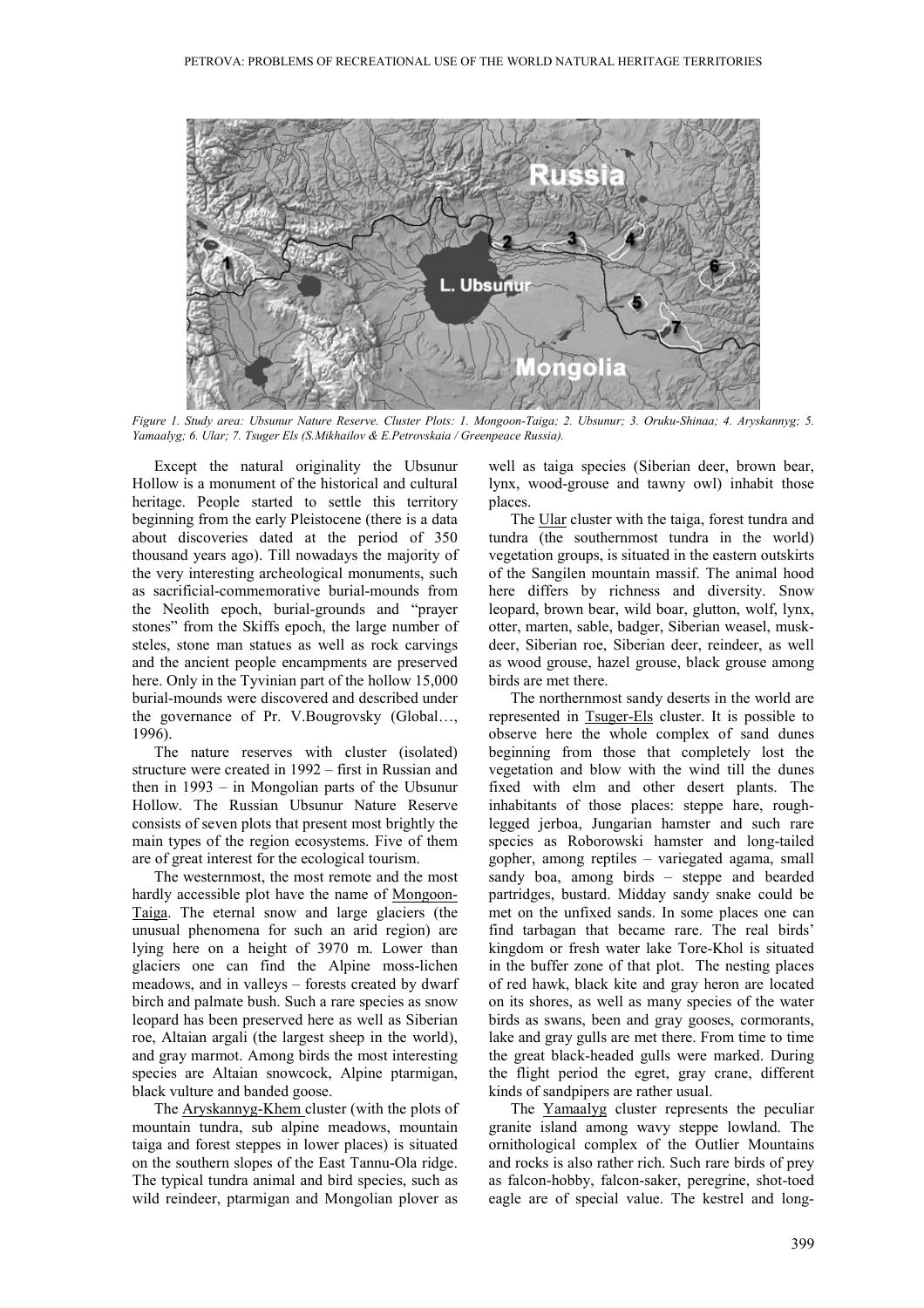legged buzzard are widespread there. The steppe horned owl and eagle owl are not rare. The whole complex of the cultural-historical monuments is located in the southern part of the massif. The compact burial place with about 350 burial grounds and stone steles from 2-1 Millenniums B.C. was discovered there (Petrova E.G., Petrov A.V., 2000).

If the Ubsunur Hollow will be recognized as the World Natural and Cultural Heritage territory, the intensive economic activity will be excluded here completely. The traditional nomadic cattle breeding as well as the above-mentioned ecological tourism could develop on this territory as the main types of nature use.

The nomadic cattle breeding remain the main economic activity in the Ubsunur Hollow for more than two and a half thousand years. It is most adapted to the local natural peculiarities. Mainly sheep, as well as goats, cattle, horses and yaks are breaded here. One can find there also the camels that normally were breaded by Tyvinians at grass all the year round. For their winter camps the nomads traditionally choused steppes and southern slopes of the forest belt, for spring camps – the good heated slopes with southern exposition. The upper part of the mountain steppe belt and Alpine zone as well as upper reaches of larger rivers served as summer pasture grounds. The hollow bottom with rich grasses and good watering places served as autumn pasture grounds. The seasonal pasture changing helped not only to provide animals with feed better, but also gave the possibility for vegetation to restore, made lower its treading by cattle as well as the soil compression, didn't lead to the development of the erosion processes.

Nomad cattle-breeders depended very much from nature. That's why they treated to it with care from the ancient times. They probably were faced with the ecological problems more than once and for centuries developed the definite ecological culture of a balanced co-existence with the environment. Tyvinians had the rituals of worship to the sky, water, fire and wood. Many lakes and springs, mountain tops and passes, as well as ancient monuments – steles, burial-grounds were sacred for them and had the cult importance. It contributed to the preservation of the steppe ecosystems, conservation of many plants and animals' populations, that are rare and small in number in other regions (Global…, 1996). That is why the conservation and rebirth of the popular traditions in Nature Reserve is not contrary to the nature preserve status of the territory and contributes to its maintenance.

The unique natural peculiarities of the Ubsunur Hollow, existence of historical, archeological and cultural monuments, traditional nomadic way of life, its ethnographical peculiarities, popular home crafts give the wide opportunities for development of different kinds of ecological tourism in the Hollow: 1) proper ecological tourism; 2) ethnoecological tourism; 3) scientific tourism. Ethnoecological tourism implies not only research of the natural peculiarities of the territory but also the acquaintance with traditional way of living of the local population. Scientific tourism may be divided into observation and photographing (video shooting) of birds, small mammals, insects, plants, nature sights as well as of archeological monuments.

Unlike the lived-in regions of Europe, the nature of the Ubsunur Hollow has been preserved for the present in practically untouched condition. Remoteness and hard accessibility of this territory create the natural obstacles for the mass tourism development here. Therefore the territory does not have a task of tourist flows limitation for a while yet. On the contrary the territory possesses the task of tourists attraction here. At present the amateur tourism now exists in a stage of development and industrial tourism – in a stage of formation. Institute of Geography of Russian Academy of Sciences together with Greenpeace Russia and Faculty of Geography of the Moscow State Lomonossov University elaborated the scheme of the ecological tourism development in the hollow and conducted an expedition via possible routes.

Problems of Tourism Development*:*

- Lack of tourism development plan for the hollow territory;
- Difficulties of tourists delivery (lack of direct flights to Tyvinian capital city Kyzyl, lack of regular bus communication between Kyzyl and Erzin – the administrative center of the Nature Reserve);
- Insufficient development of the recreational infrastructure: there is no auto transport for traffic operations, lack of tourist bases;
- Lack of local tourist companies and economic possibilities;
- Lack of necessary management level of tourism development.

However, the originality of these places, their obvious value as for scientific research as for the purposes of the ecological education and training will undoubtedly contribute to the ecological tourism development here in the near future. Nature Reserve leaders and local administration are concerned with this process. Tourists including foreigners will be able to arrive here individually or in small groups being accompanied by guides from the number of local inhabitants (Nature Reserve staff) to visit all the main cluster plots of the Reserve as well as those interesting places, that were not included yet into the protected natural territories composition.

The recreational use by small tourist groups (4- 10 persons) is planned to be organized here in the future with maintenance of strict rules of behavior in the natural environment by them. The numerous routes with different duration (beginning from 4 days till 3 weeks) are worked out. The tourists will move mainly by horses and by feet using the